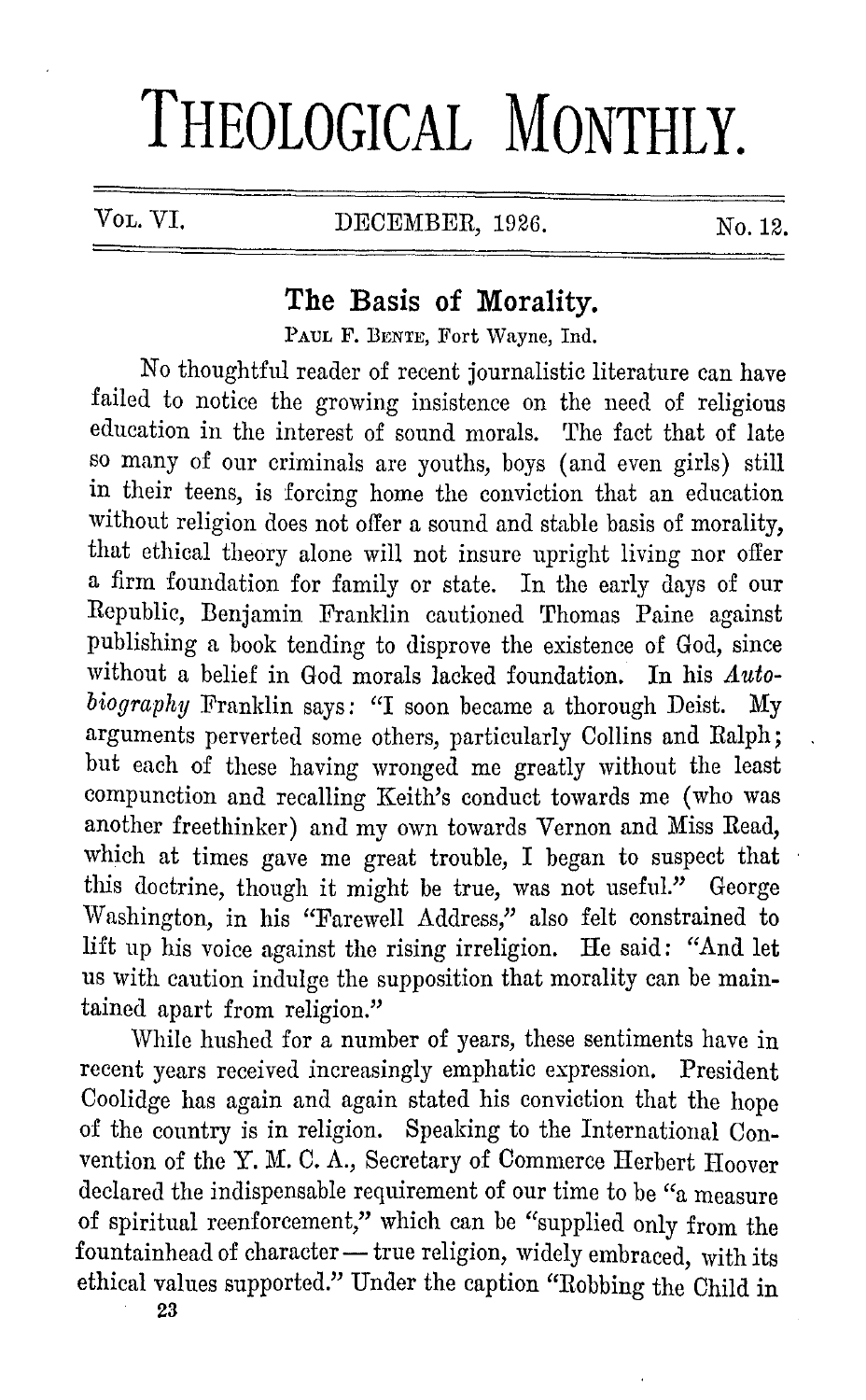## **A Study on the Hebrew Name for Eve.**

FREDERICK A. BAEPLER, Kongsberg, N. Dak.

Gen. 3, 20 we read the statement: "And Adam called his wife's name Eve because she was the mother of all living." The name Eve written in Hebrew is יחודה. Now, this particular form has been a source of discussion among theologians, scholars of Oriental languages, and higher critics generally as to its etymology, derivation, and signification. A brief survey of the various theories and hypotheses regarding the etymology of this appellation may not only be indicative of the tenor of thought and the trend of speculative philosophy in "modern theology" and in literary and higher criticism, but it will also serve to give the reader a brief survey of some of the literature in which some such critical arguments and hypotheses are embodied. Three views concerning the derivation and import of the point at issue appear dominant. Some exegetes take this term to mean simply "life," others consider it an adjective form signifying "quickening," "maintaining or sustaining life." while a third school of thought connects the root-letters of the stem חוה with a word appearing in other Semitic languages with identical or similar consonants and denoting "serpent."

One of the foremost proponents of the first view is Franz Delitzsch, who, in his *Kornrnentar ueber die Genesis* ( 1872), regards יַוַּנָּה equivalent to יְחֵיָה = life. The word is not, according to Delitzsch, to mean one who maintains or propagates life. The name Eve, he says, in contrast to יָאָשָׁה is a proper name, which as

<sup>18) 1</sup> Cor. 1, 23.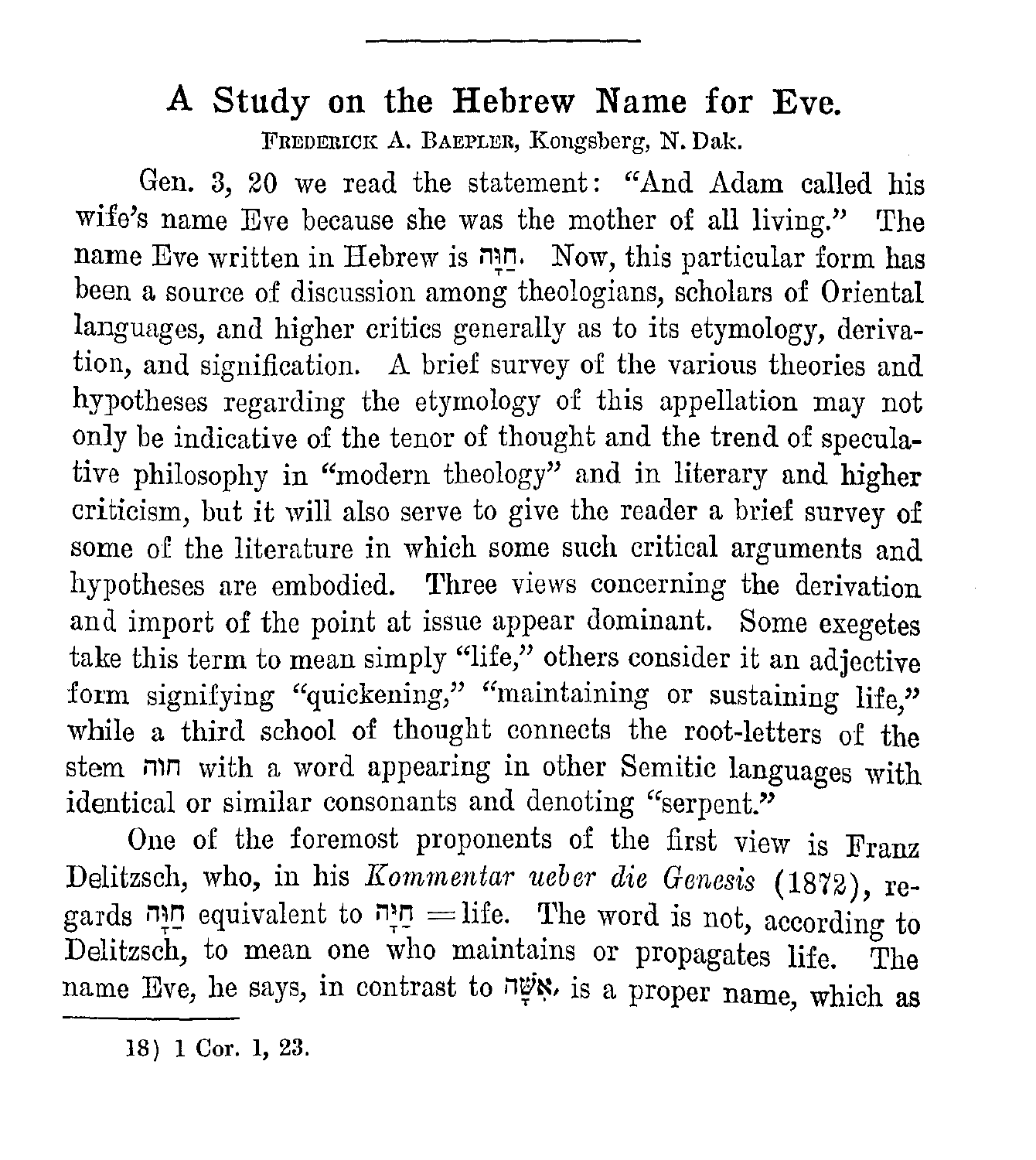a *mnemosynon gratiae Dei promissae* (as Melanchthon calls it) signifies the peculiar meaning or bearing of this first woman upon human history. Therefore the name is explained: because she has become the mother of all living, i. *e.,* of all the individuals through whom the human race continues to live. Midst the death of individuals, life, through all these generations ever springing up anew, has proceeded from her and has thus become the fulfilment of the name Eve, *viz.*, that she was to be the mother of all living. -So also August Dillmann, in *Die Genesis* (1882), remarks that nm is a form antiquated in Hebrew, but preserved in Phenician for Hebrew nin, life. Eve was called "life" because the life of the kind (Gattung) was founded in her or because she has become the mother of all living ('Q"'fi cf. Ps. 143, 2). It is self-evident that the far-reaching term "all life" is to be restricted to the human family.

In our King James Bible we find the marginal reference to Eve: *"Chawwa, i.e.,* Living." The Septuagint translates Eve in this passage with  $\zeta \omega \eta$  and G. J. Spurrell, *Notes on the Hebrew Text of the Boole of Genesis,* ventures the supposition that the Septuagint here employs  $\zeta \omega \eta$  intentionally, being occasioned by the explanatory addition: δτι αύτη μήτηρ πάντων των ζώντων. Gen. 4, 1 the Septuagint transliterates this name *E*va.

In his book *Kinship and Marriage in Early Arabia* (1885) W. Robertson Smith says, p. 177: "In virtue of the permutability of ' and , *hawwa* is simply a phonetic variation of *chayy* with a feminine termination; and in fact the author explains that Eve, or *Chawwa*, is so called because she is the mother of all living, or more literally of every *chayy.* We know that the Arabic *chayy*  originally meant a group of female kinship; is it not plain that our author understood this and that to him, therefore, Eve is simply the great mother, the universal eponym, to whom all kinship groups must be traced back? Eve is the personification of the bond of kinship ( conceived as exclusively mother-kinship), just as Adam is simply 'man,' i. *e.,* the personification of mankind."

Other Hebrew scholars are of the opinion that the form חַוָּה is a feminine Piel participle of  $\pi$ , with elision of the prefix  $\alpha$ , in the sense: give, sustain, propagate life. This view is maintained by E. Kautzsch, in *Die Heilige Schrift des Alten Testaments* (1922). He claims *chawwa* to be a shortened form of *mechawwa,*  one who imparts life. The meaning "life," according to him, cannot be proved for *chawwa.* - Halevy, in *Journal Asiatique*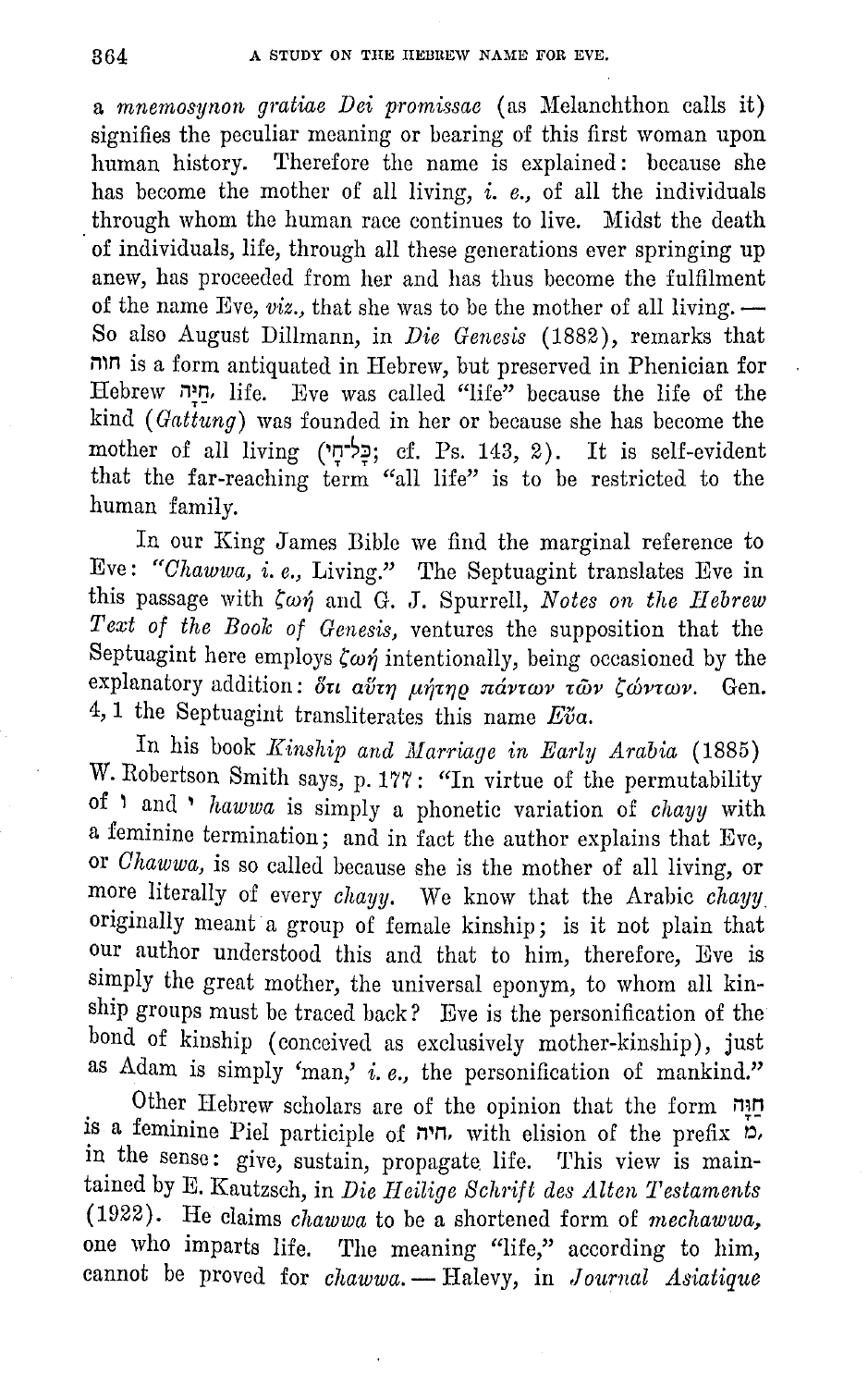(1903) comes forth with a new interpretation of the proper name nume in the claims that it simply responds to יחַיַּה, but in the particular sense of *יוֹלֵבָה, <i>i*krovoa, parturiens, "celle qui enfanter, *qui est au point d'enfanter.*" This word is frequently employed in the Bible and in Talmudic literature. We read Gen. 18, 10. 14: "And Sarah shall have a son, according to the time of life" **(n;IJ** *n¥.~);* literally, *"comme le temps de celle qui enfante."* He proposes to read *n¥.:p* instead of *nP,~.* 'rhis view is also followed by Gottfried Hoberg in his commentary *Die Genesis* (1908), where he interprets  $\overline{u}$ <sup>I</sup>n as *Lebensspenderin*. He gives the  $\zeta \omega \eta$  of the Septuagint the meaning "life-giver" ( effect for cause).

However, the views are combated by Delitzsch, *loc. cit.,* who says that elision of  $p$  prefix is unusual in Hebrew; and he adds that the name Eve, life,  $\zeta \omega \eta$ , is of greater significance than *yvvn* from  $\gamma \acute{\epsilon} \nu \omega$  and *femina* from *feo.* Such an interpretation is also untenable according to Dillmann, *loc. cit.* 'rhe term i1~0 should be interpreted in the light of ζωή, not of ζωόγονος.

Kautzsch, in the passage just referred to, mentions that the term i1~1J, a parallel to my~, Gen. 2, 23, is striking, and the verse may have been interpolated here from another context; according to some Bible students, from the myth in which Eve  $(=\text{Arabic})$ *chayya* = serpent) played an entirely different rôle. This would lead us to the third consideration, in which Eve, יְחַוּה, is connected with the serpent in the story of the Fall.

The clearest and most flagrant demonstration of such an interpretation can be culled from the pen of the late Morris Jastrow in an article "Adam and Eve in Babylonian Literature," in the *American Journal of Semitic Languages and* Literatures (15, 209). I quote: "But if the expression 'knowledge of good and evil' be accepted as another veiled phrase for the sexual union, a plausible hypothesis suggests itself to account for the introduction of the serpent. The same stem which furnishes us with *chawwa* - the Hebrew name for Eve - is found in Arabic and in the Aramaic dialects as the common name for serpents [Arabic: *chayyat;* Aramaic: *chewya].* The Rabbis themselves introduce a play upon the two names in their comment upon the third chapter of Genesis ( and associate the serpent with the sexual passion). Is it not possible, therefore, that 'the serpent' was originally and in reality merely the woman, who, by arousing the sexual passion, leads man to a 'knowledge of good and evil'? This suggestion is due to Prof. Paul Haupt, who wrote in the *Journal of Biblical*  Literature (34, 71): 'In the Biblical legend of the fall of man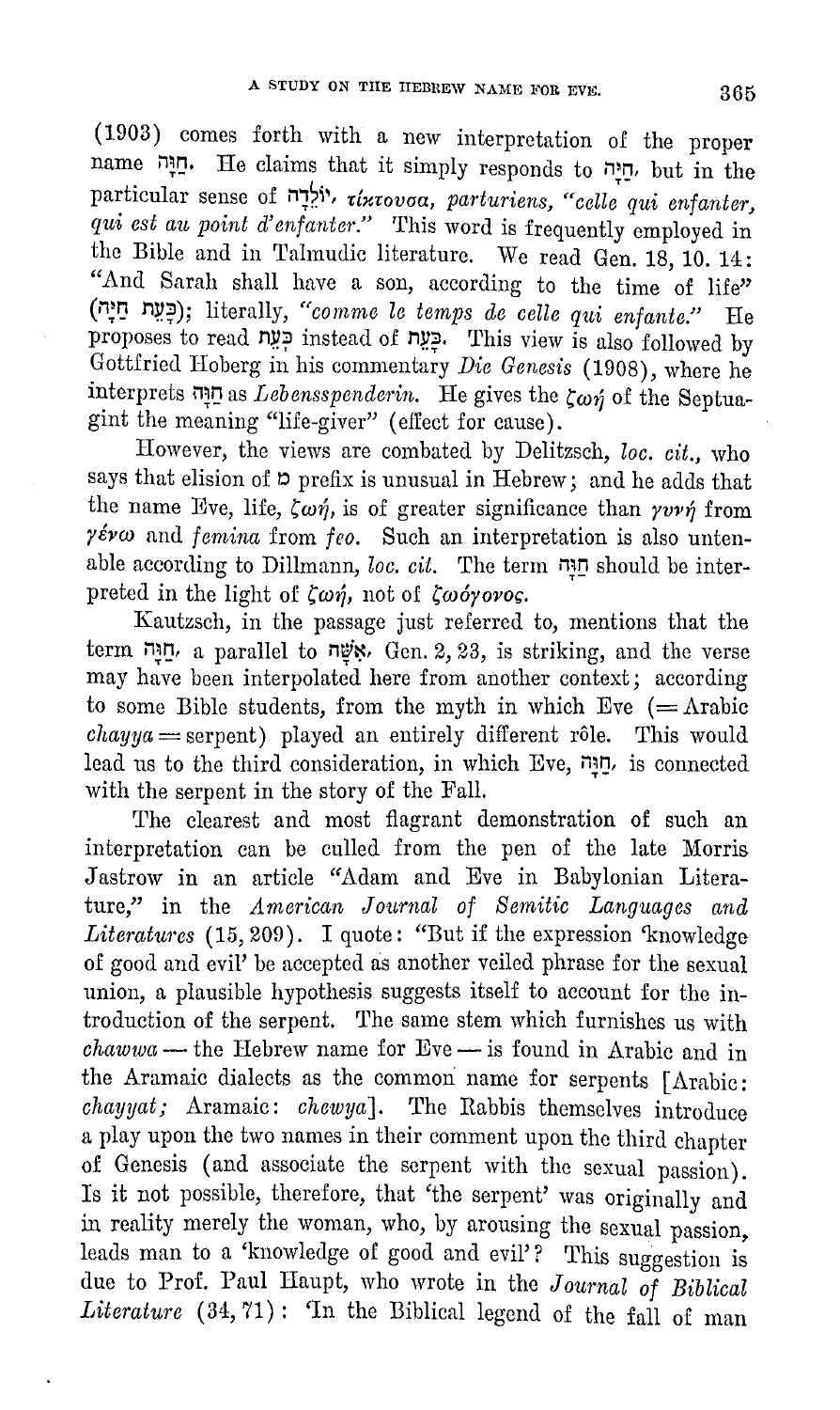the serpent symbolizes carnal desire, sexual appetite, concupiscence. This is the original sin which has been transmitted to all descendants of Adam; only the innocents are free from it. The serpent in the story of the fall of man is a later addition; in the original form of the legend *Eve* (which means *serpent)* was the sole seductress."

The reference, in the citation from Dr. Jastrow, to the rabbinical comment upon the word חֲנָה will be found in the Haggadah, or practical interpretation of Genesis, the *11fidrash Bereschit Rabba,*  § 20, to Gen. 3, 20. According to this Jewish commentary, Eve was given to Adam to glorify his life; but she advised him like a serpent. The Midrash interprets the word *chawwa* in a twofold sense, deriving it from the stem n'n and from ~'1n, a Talmudic word for serpent. A further explanation of the Midrash is that Adam called his wife *Ohawwa* because he told her (m'n) how many generations she had destroyed. Rabbi Acha is then quoted; he connects *chawwa* with the Syriac word for serpent *(chewya)* and, apostrophizing Eve, says: "The serpent was a serpent unto thee; but thou wast a serpent unto Adam." This means: The serpent it was who seduced you; but you seduced Adam. This statement of Rabbi Acha is justified *(Rabbi Acha wird wohl recht haben)* by Arnold Il. Ehrlich in his book *Randglossen zur hebraeischen Bibel*  ( 1908), *ad* Gen. 3, 20. Here we find a sentence to the effect that the etymological explanation 0£ n~IJ given here by the author is, like all Old Testament etymologies of proper names, insufficient. That the woman did not receive her name earlier, perhaps immediately after 2, 24, clearly shows that the name is connected with the Fall. Then follows Rabbi Acha's quotation from the Midrash.

One of the first scholars who in modern times pointed out the connection of Hebrew **n~IJ** with Arabic *chayyat* (=serpent) on linguistic grounds is the great *savant* in Oriental languages T. Noeldeke. He is followed by Wellhausen, *Prolegomena* (1886), **p.** 322, *Anmerlcung.* 

C. J. Ball, in his *Book of Genesis* of the series *Sacred Boolcs of the Old Testament,* a critical edition of the Hebrew text printed in colors, under the editorial direction of Paul Haupt, comments on Gen. 2, 18: "The term *help,* applied to the woman, is remarkable, being used only of God elsewhere (Ps. 70, 5; 115, 9; Deut. 33, 26), and that with reference to warfare. It looks as if the woman were made to be man's help in keeping the Garden against enemies. And possibly the name *Chawwa* (3, 20) was connected in the original form of the story with the Babylonia *hamat,* or *chawat,*